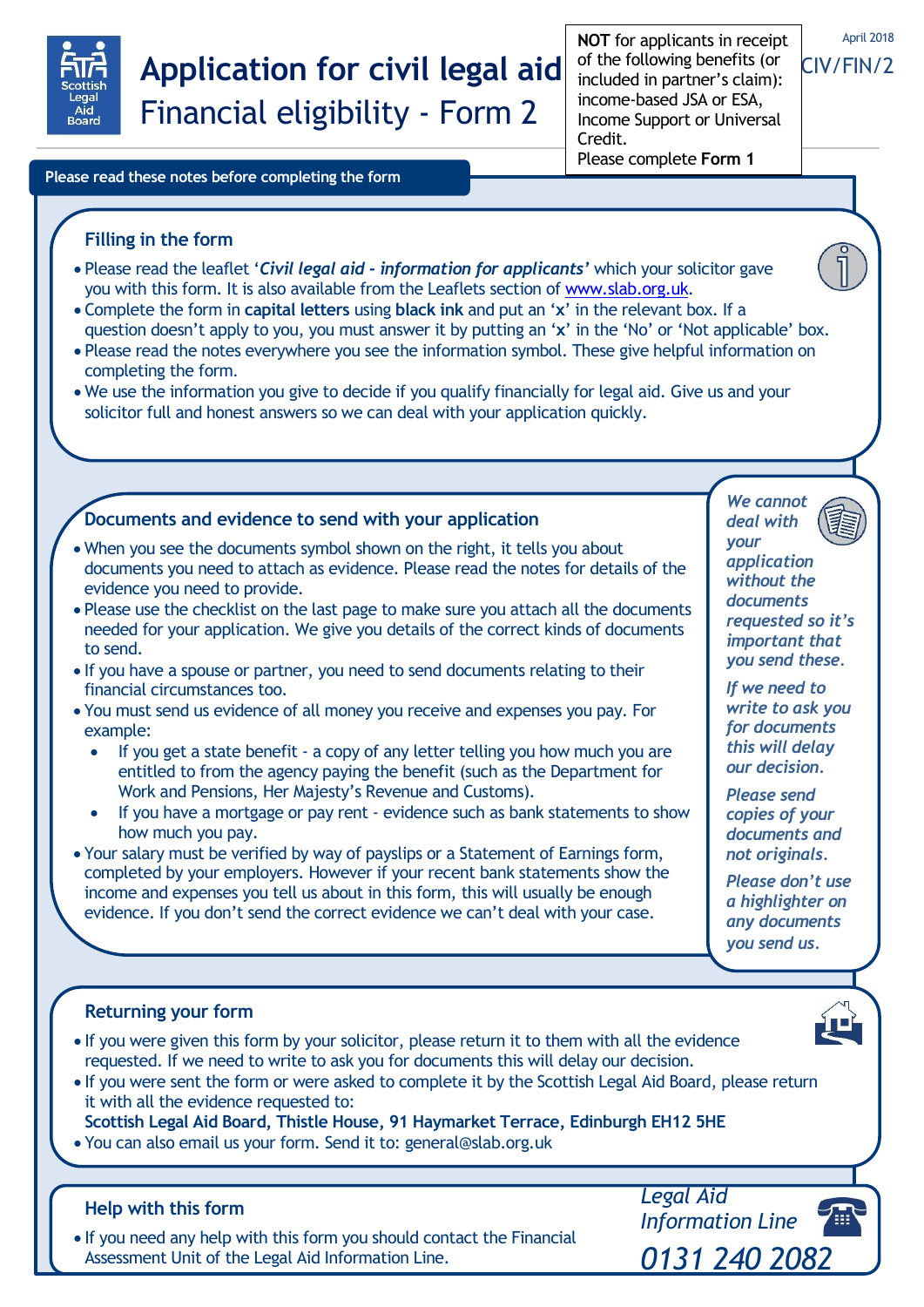| <b>Read these</b><br>notes as you fill<br>out the form.                                                                                                                                                         | Section A - About you<br>If you are filling<br>in this form for                                                                                                                                                                                                                                                                                                                                                                                                                                                                           |
|-----------------------------------------------------------------------------------------------------------------------------------------------------------------------------------------------------------------|-------------------------------------------------------------------------------------------------------------------------------------------------------------------------------------------------------------------------------------------------------------------------------------------------------------------------------------------------------------------------------------------------------------------------------------------------------------------------------------------------------------------------------------------|
| You will only<br>have this if you've<br>already been<br>granted legal aid.                                                                                                                                      | someone else,<br>A1. Legal aid reference number<br>please give their details<br>C<br>and not your own.                                                                                                                                                                                                                                                                                                                                                                                                                                    |
| Find this on your<br>most recent P60 or<br>other forms from Her<br>Majesty's Revenue                                                                                                                            | <b>NUMBERS</b><br><b>LETTERS</b><br>Letter<br>A2. National Insurance number<br>A3. Are you<br>Male<br>Female                                                                                                                                                                                                                                                                                                                                                                                                                              |
| and Customs.<br>$\Box$<br>If you have a<br>middle name<br>enter it here too.                                                                                                                                    | A4. Forenames<br>A5. Surname                                                                                                                                                                                                                                                                                                                                                                                                                                                                                                              |
|                                                                                                                                                                                                                 | D<br>D<br>M<br>M<br>Y<br>A6. Date of birth                                                                                                                                                                                                                                                                                                                                                                                                                                                                                                |
|                                                                                                                                                                                                                 | A7. Address<br>Post code                                                                                                                                                                                                                                                                                                                                                                                                                                                                                                                  |
| We need a                                                                                                                                                                                                       | Email is not a secure method of communication. However, if you are happy for us to deal<br>with your application by email, please provide your email address:<br>A8. Email address                                                                                                                                                                                                                                                                                                                                                        |
| telephone number $\Gamma$<br>where you can<br>usually be contacted<br>between 9am                                                                                                                               | A9. Applicant's contact<br>Mobile<br>Home<br>telephone number(s)                                                                                                                                                                                                                                                                                                                                                                                                                                                                          |
| and 5pm.<br>You need to<br>tell us if you have a<br>spouse or partner, if<br>you're living with<br>them, or if you are<br>separated.<br>If you're away from<br>home, eg in prison or<br>for work, this does not | Look at the<br>Section B - About your relationship status<br>following<br>statements and<br><b>B1.</b> What's your relationship status?<br>'x' the box that<br>accurately describes<br>Single, divorced or widowed.<br>1.1<br>your circumstances.<br>2. $\Box$ I have a spouse or partner with whom I normally live<br>(even if you don't always live in the same house or are in prison)<br>3. $\Box$ I am separated from my spouse or partner. We don't live together.<br>4. $\Box$ Living in the same house but no longer as a couple. |
| count as separated,<br>unless you consider<br>the relationship to be<br>over.                                                                                                                                   | B2. If you chose answer 2 in question B1, please enter your spouse/partner's details below.<br>[You must also complete Sections E, G & H with spouse/partner details]<br>Partner's name                                                                                                                                                                                                                                                                                                                                                   |
| You do not have to<br>give details if your<br>spouse or partner is<br>your opponent in this<br>case.                                                                                                            | Y.<br>Y<br>D<br>M<br>Y<br>Y<br>D<br>W<br>Partner's date of birth<br><b>NUMBERS</b><br><b>LETTERS</b><br><b>LETTER</b>                                                                                                                                                                                                                                                                                                                                                                                                                     |
|                                                                                                                                                                                                                 | Partner's National Insurance number<br>B3. If you chose answer 3 or 4 in question B1, what date did you separate?<br>D<br>D<br>M<br>M<br>Y<br>Υ<br>Y<br>Y                                                                                                                                                                                                                                                                                                                                                                                 |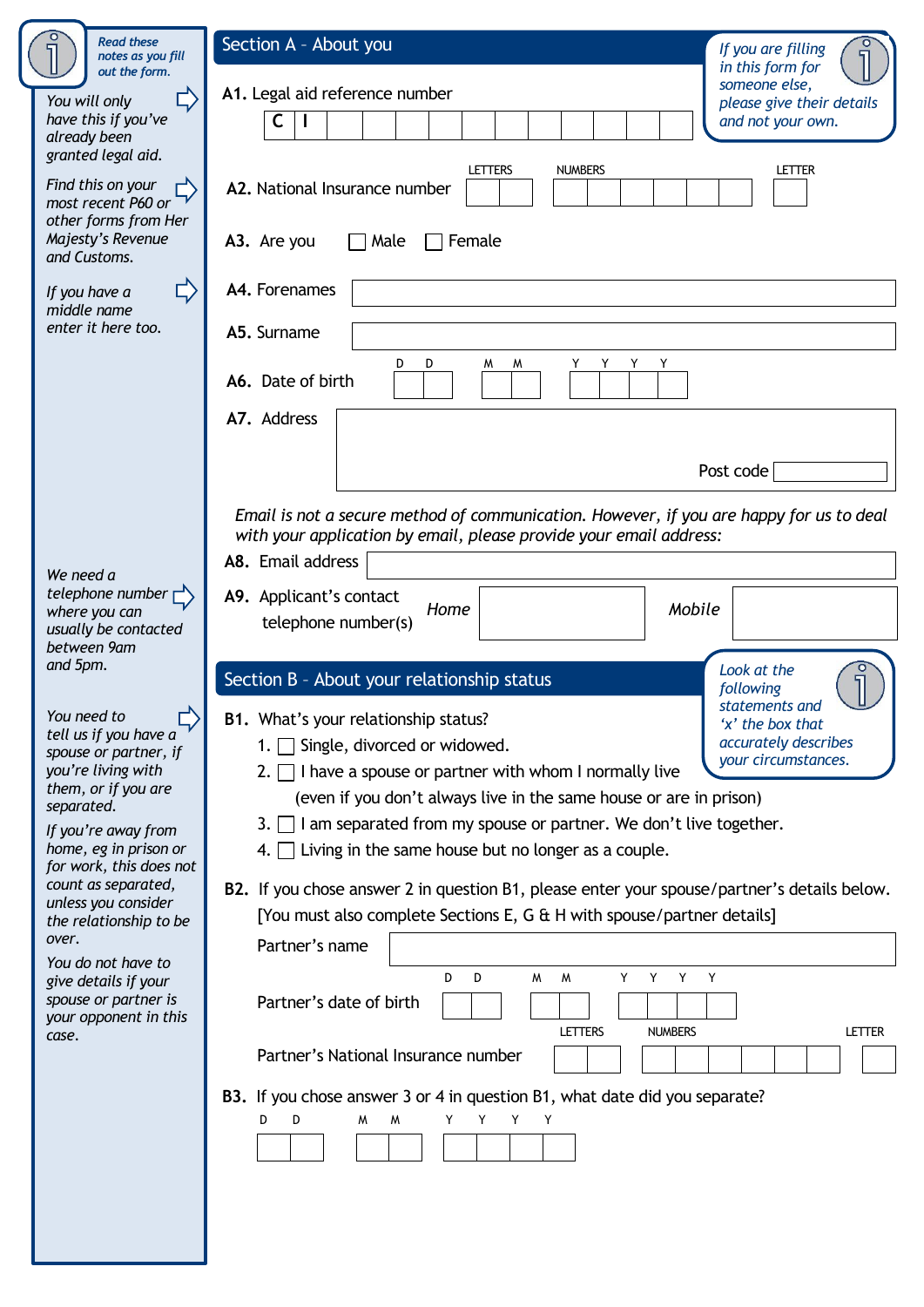*Read these notes as you fill out the form.*

 $\Box$ 

# Section C - Other people living with you

**C1.** Give details of everyone who lives in your household with you and your partner. Include your children, your partner's childrer or your partner, please and any other adults, even if they are not related to you.

*If you live alone, or there is nobody in your house apart from you answer C3.*

|                                                                                | and any other adults, even if they are not related to you.                                                                                                                                                                                                                                                                                                      |     | answer C3.                                                                                        |                                        |                                                                                                                                       |
|--------------------------------------------------------------------------------|-----------------------------------------------------------------------------------------------------------------------------------------------------------------------------------------------------------------------------------------------------------------------------------------------------------------------------------------------------------------|-----|---------------------------------------------------------------------------------------------------|----------------------------------------|---------------------------------------------------------------------------------------------------------------------------------------|
|                                                                                | Date of<br>birth<br><b>Name</b>                                                                                                                                                                                                                                                                                                                                 |     | Relationship to you                                                                               | <b>Yes</b><br>Yes<br>Yes<br>Yes<br>Yes | Is the person listed<br>working full time?<br>No <sub>1</sub><br>No <sub>1</sub><br>No <sub>1</sub><br>No<br>No <sub>1</sub>          |
|                                                                                | C2. If children only live with you part-time, how many days of the week?                                                                                                                                                                                                                                                                                        |     |                                                                                                   |                                        |                                                                                                                                       |
|                                                                                | C3. There are no other people living with me, or with me and my partner.                                                                                                                                                                                                                                                                                        |     |                                                                                                   |                                        |                                                                                                                                       |
| a<br>ector<br>l to                                                             | Section D - Your income<br>D1. Are you:<br>Employed (complete D2 to D9)<br>1. I<br>Self employed (go to D6)<br>Unemployed (go to D6)<br>3.<br>Company director (go to D6)                                                                                                                                                                                       |     | You need to attach<br>Evidence of your<br>earnings: your 3<br>most recent payslips<br>(3 weeks or |                                        | Please tell us<br>about the<br>money you<br>receive here. You<br>can tell us about<br>money your<br>partner receives in<br>section E. |
| rm.<br>$\overline{a}$<br>ıd can<br>ed from<br><u>g.uk,</u> or<br><b>illing</b> | months in a row<br>Full time student (D5 to D9)<br>with no gaps). For example, send June, July<br>5.<br>& August. Alternatively, ask your<br>Retired (go to D6)<br>6.<br>employer to complete a Statement<br>Prisoner (go to D11)<br>7.<br>of Earnings form CIV/FIN/3 from<br>Hospital or care home resident.<br>8.1<br>www.slab.org.uk or from your solicitor. |     |                                                                                                   |                                        |                                                                                                                                       |
| on the                                                                         | D2. What is your job?                                                                                                                                                                                                                                                                                                                                           |     |                                                                                                   |                                        |                                                                                                                                       |
|                                                                                | D3. When did you start?                                                                                                                                                                                                                                                                                                                                         |     |                                                                                                   |                                        |                                                                                                                                       |
| iny other<br>d to give<br>details<br>questions                                 | D4. What are your employer's contact details?<br>Company<br>name &<br>address<br>Telephone number<br>Email                                                                                                                                                                                                                                                      |     |                                                                                                   | Fax number                             | Post code                                                                                                                             |
| this in<br>ther                                                                | <b>D5.</b> Do you have any other job(s) $\Box$ Yes                                                                                                                                                                                                                                                                                                              |     | ¶No                                                                                               |                                        | If you have other jobs you need to                                                                                                    |
| ? the<br>e 'x'                                                                 | D6. Do you receive any of these benefits, tax credits or other allowances?                                                                                                                                                                                                                                                                                      |     |                                                                                                   |                                        | attach 3 payslips for them too.                                                                                                       |
| : and<br>tails.                                                                |                                                                                                                                                                                                                                                                                                                                                                 | Yes | How much?                                                                                         | How<br>often?                          | Date first received                                                                                                                   |
|                                                                                | <b>Contribution-based Jobseeker's</b><br>allowance<br>Contribution-based Employment and<br>support allowance                                                                                                                                                                                                                                                    |     |                                                                                                   |                                        |                                                                                                                                       |
|                                                                                |                                                                                                                                                                                                                                                                                                                                                                 |     |                                                                                                   |                                        |                                                                                                                                       |
|                                                                                | Child benefit                                                                                                                                                                                                                                                                                                                                                   | Yes |                                                                                                   | How much?                              | How often?                                                                                                                            |
|                                                                                | Child tax credit                                                                                                                                                                                                                                                                                                                                                |     |                                                                                                   |                                        |                                                                                                                                       |
|                                                                                | <b>Incapacity benefit</b>                                                                                                                                                                                                                                                                                                                                       |     |                                                                                                   |                                        |                                                                                                                                       |

*If you are sel employed or company dire you will need complete an additional form* 

*This is called CIV/FIN/4 an* be download www.slab.org *get one by calling*  the number of *front page.*

*If you have a jobs you nee us the same asked for in D2 to D4. Do* **Section I - Other** *information.*

*If you receive benefit pleas the 'Yes' box give more de* 

Continues over…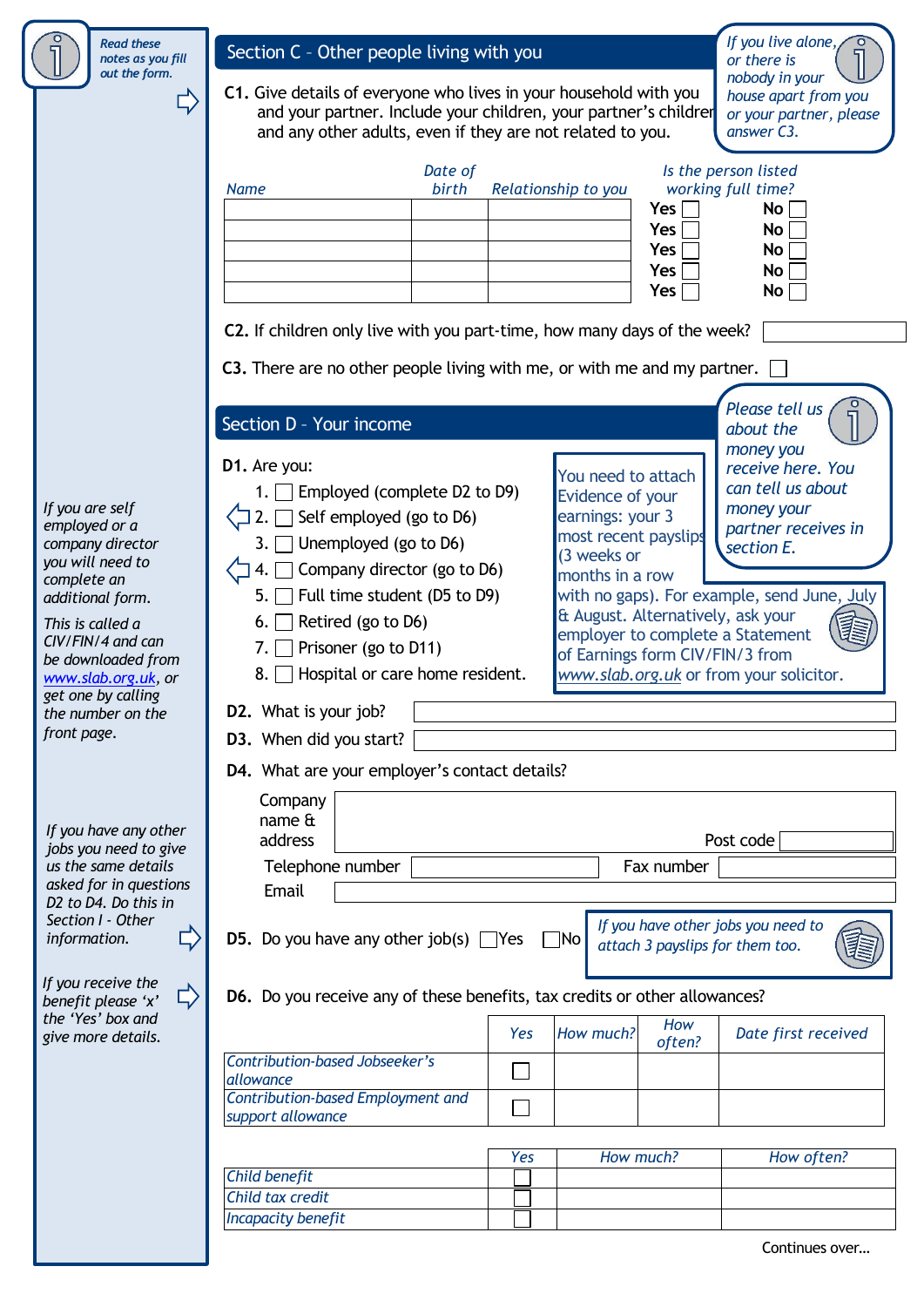*Read these notes as you fill out the form.*

*Write the type of*  Ľ, *benefit, such as Armed Forces Independence Payment or Industrial Injuries Disablement Benefit, and tell us how much and how often.*

*Maintenance is* 匚) *money paid by a spouse or partner you are divorced or separated from for their children. It can be paid voluntarily, or because of a court order, or through the Child Support Agency (CSA). If you should receive maintenance but are not being paid, please tell us about this, including the date you last received payment, in Section I - Other information.*

*If you receive the form of income listed please 'x' the 'Yes' box and give more details and provide evidence.*

*Tell us about any other kind of income here, such as Bursaries or Education Maintenance Payments.*

 $\overline{\mathbb{L}}$ *Tell us about any other money you receive, such as regular support from family members or a charity and provide evidence. If you don't receive financial help please 'x' the 'No' box.*

|                               | Yes | How much? | How often? |
|-------------------------------|-----|-----------|------------|
| <b>Working tax credit</b>     |     |           |            |
| <b>State pension</b>          |     |           |            |
| <b>Pension credit</b>         |     |           |            |
| Disability living allowance   |     |           |            |
| Personal Independence Payment |     |           |            |

| Other benefits | How much? | How often? |
|----------------|-----------|------------|
|                |           |            |
|                |           |            |
|                |           |            |

*You need to send us evidence of your state benefits and tax credit entitlements. This could be a notification letter you received in the last six months. Or if this is shown in the bank statements you are enclosing no further evidence is needed.* 



**D7.** Do you or any of the children who live with you get any maintenance payments? **The Yes, give details below.** *Who is the maintenance paid to? How much? How often? You need to send us evidence of maintenance payments. If this is shown in the bank statements you are enclosing, no further evidence is needed Tell us in 'Section I - Other information' if you are paid in cash.*

## **D8.** How is the maintenance paid?

| <b>Standing Order into my bank</b> | Yes I | Account number |  |
|------------------------------------|-------|----------------|--|
| Deposit into my account            | Yes   | Account number |  |
| Cash                               | Yes   |                |  |
| <b>Other</b>                       | Yes   | Please specify |  |

| D9. Do you receive any other form of income?   | Yes | How much? How often? | Date first<br>received |
|------------------------------------------------|-----|----------------------|------------------------|
| <b>Private pension</b>                         |     |                      |                        |
| Pension from an employer                       |     |                      |                        |
| Student grant                                  |     |                      |                        |
| Student loan                                   |     |                      |                        |
| Rental income from another property            |     |                      |                        |
| Board/rent from family, lodgers or boarders    |     |                      |                        |
| Interest from bank or building society deposit |     |                      |                        |
| Dividends from shares                          |     |                      |                        |

| Other type of income | How much | How often | Date first<br>received |
|----------------------|----------|-----------|------------------------|
|                      |          |           |                        |
|                      |          |           |                        |

**D10.** Does anyone else give you financial help?

Yes. Give details below and provide evidence.

| Company or person | Type of support given | How much? | How often? |
|-------------------|-----------------------|-----------|------------|
|                   |                       |           |            |
|                   |                       |           |            |

**D11**. If you are now in prison, please give:

Date you expect to be released:

No.



Please now go to Section H if you are a prisoner.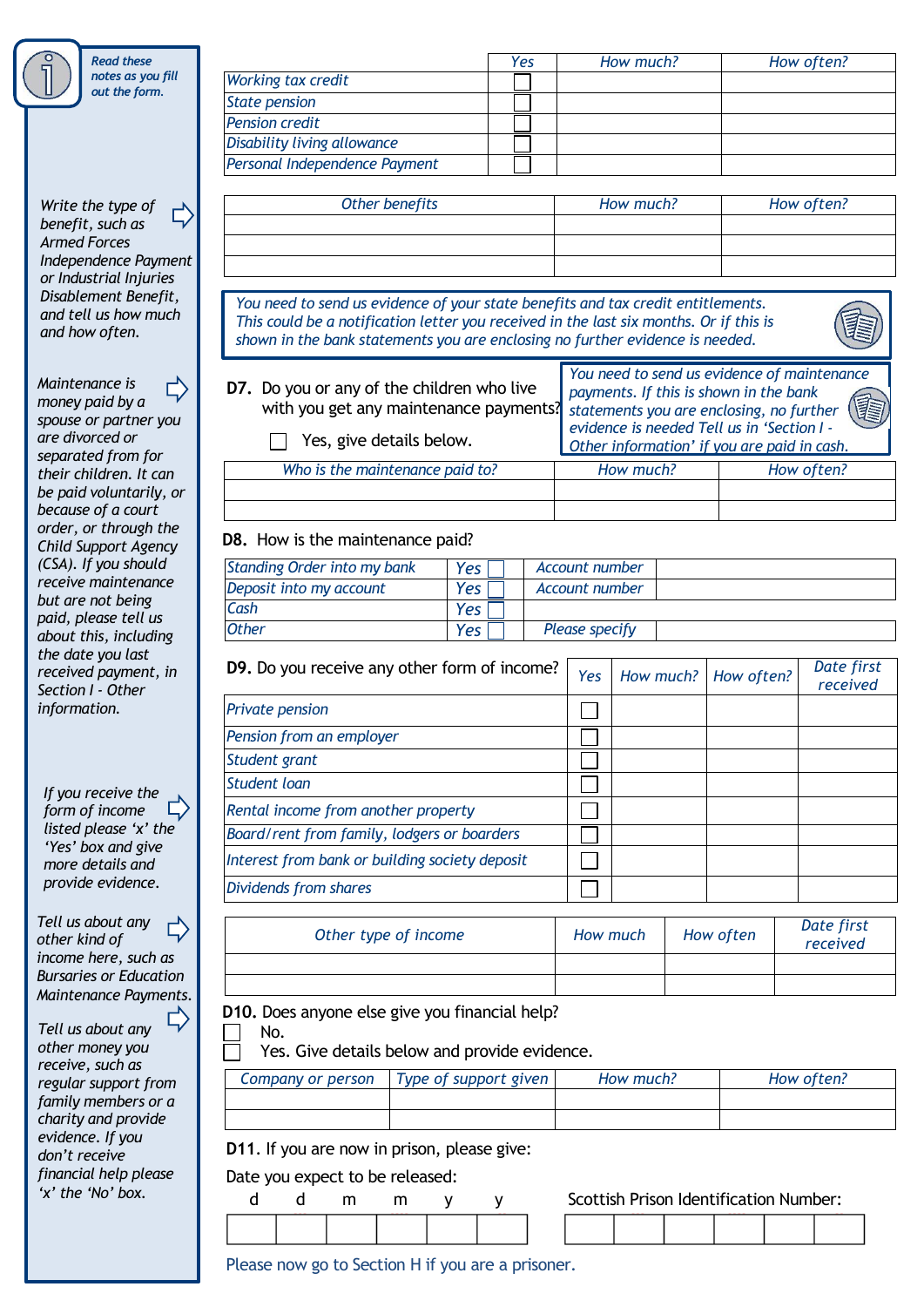| <b>Read these</b>                                                                                                                                                                                                                                                               |                                                                                                                                                                                                                                                                                                                                                                                                                                                                                                                                                                                                                                                                                                                                                                                                                                                                                                                                                                        |  |  |  |  |
|---------------------------------------------------------------------------------------------------------------------------------------------------------------------------------------------------------------------------------------------------------------------------------|------------------------------------------------------------------------------------------------------------------------------------------------------------------------------------------------------------------------------------------------------------------------------------------------------------------------------------------------------------------------------------------------------------------------------------------------------------------------------------------------------------------------------------------------------------------------------------------------------------------------------------------------------------------------------------------------------------------------------------------------------------------------------------------------------------------------------------------------------------------------------------------------------------------------------------------------------------------------|--|--|--|--|
| notes as you<br>fill out the                                                                                                                                                                                                                                                    | or partner in section B1,                                                                                                                                                                                                                                                                                                                                                                                                                                                                                                                                                                                                                                                                                                                                                                                                                                                                                                                                              |  |  |  |  |
| form.<br>If your partner is<br>self employed or a<br>company director<br>they will need to<br>complete an<br>additional form.<br>This is called a<br>$CIV/FIN/4$ and can<br>be downloaded from<br>www.slab.org.uk, or<br>get one by calling<br>the number on the<br>front page. | If you said you have a spouse<br>Section E - Your spouse or partner's income<br>please tell us about the<br>E1. Is your partner:<br>You need<br>money they receive here. If you tell<br>Employed (complete E2 - E9)<br>to attach<br>us about a spouse or partner they<br>need to sign and date the declaration<br>evidence<br>Self employed (go to E6)<br>in Section J2 of this form.<br>of your<br>Unemployed (go to E6)<br>3.<br>earnings:<br>Company director (go to E6)<br>your three most recent payslips (three<br>4.<br>weeks/months in a row with no gaps).<br>Full time student (E5 to E9)<br>5.<br>For example, send June, July & August.<br>Retired (go to E6)<br>6.<br>Alternatively, ask your employer to complete<br>Prisoner (go to E10)<br>7.<br>a Statement of Earnings form CIV/FIN/3 from<br>www.slab.org.uk or from your solicitor.<br>Hospital or care home resident.<br>8.<br>E2. What is your partner's job?<br><b>E3.</b> When did they start? |  |  |  |  |
|                                                                                                                                                                                                                                                                                 | E4. What are your partner's employer's contact details?                                                                                                                                                                                                                                                                                                                                                                                                                                                                                                                                                                                                                                                                                                                                                                                                                                                                                                                |  |  |  |  |
| If your spouse or<br>partner has any other                                                                                                                                                                                                                                      | Company<br>name &<br>Post code<br>address                                                                                                                                                                                                                                                                                                                                                                                                                                                                                                                                                                                                                                                                                                                                                                                                                                                                                                                              |  |  |  |  |
| jobs you need to give<br>us the same details                                                                                                                                                                                                                                    | Telephone number<br>Fax number                                                                                                                                                                                                                                                                                                                                                                                                                                                                                                                                                                                                                                                                                                                                                                                                                                                                                                                                         |  |  |  |  |
| asked for in questions<br>E2 to E4. Do this in                                                                                                                                                                                                                                  | Email                                                                                                                                                                                                                                                                                                                                                                                                                                                                                                                                                                                                                                                                                                                                                                                                                                                                                                                                                                  |  |  |  |  |
| Section I - Other<br>information.<br>If your partner<br>receives the                                                                                                                                                                                                            | Attach evidence for<br><b>E5.</b> Does your partner have any other job(s) $\Box$ Yes<br>$\Box$ No<br>your partner's<br>additional jobs too.<br>E6. Does your partner receive any of these benefits, tax credits or other allowances?                                                                                                                                                                                                                                                                                                                                                                                                                                                                                                                                                                                                                                                                                                                                   |  |  |  |  |
| benefit listed please<br>'x' the 'Yes' box.                                                                                                                                                                                                                                     | How much? How often?<br>Date first received<br>Yes                                                                                                                                                                                                                                                                                                                                                                                                                                                                                                                                                                                                                                                                                                                                                                                                                                                                                                                     |  |  |  |  |
| Tell us if the benefit                                                                                                                                                                                                                                                          | Contribution-based Jobseeker's allowance                                                                                                                                                                                                                                                                                                                                                                                                                                                                                                                                                                                                                                                                                                                                                                                                                                                                                                                               |  |  |  |  |
| your partner<br>receives is based on                                                                                                                                                                                                                                            | Contribution-based Employment and                                                                                                                                                                                                                                                                                                                                                                                                                                                                                                                                                                                                                                                                                                                                                                                                                                                                                                                                      |  |  |  |  |
| National Insurance                                                                                                                                                                                                                                                              | support allowance                                                                                                                                                                                                                                                                                                                                                                                                                                                                                                                                                                                                                                                                                                                                                                                                                                                                                                                                                      |  |  |  |  |
| contributions or on<br>income. You will                                                                                                                                                                                                                                         | How much?<br>How often?<br>Yes                                                                                                                                                                                                                                                                                                                                                                                                                                                                                                                                                                                                                                                                                                                                                                                                                                                                                                                                         |  |  |  |  |
| find this information                                                                                                                                                                                                                                                           | <b>Incapacity benefit</b>                                                                                                                                                                                                                                                                                                                                                                                                                                                                                                                                                                                                                                                                                                                                                                                                                                                                                                                                              |  |  |  |  |
| on the fourth page                                                                                                                                                                                                                                                              | Child benefit                                                                                                                                                                                                                                                                                                                                                                                                                                                                                                                                                                                                                                                                                                                                                                                                                                                                                                                                                          |  |  |  |  |
| of their letter of<br>award or ask at the                                                                                                                                                                                                                                       | Child tax credit                                                                                                                                                                                                                                                                                                                                                                                                                                                                                                                                                                                                                                                                                                                                                                                                                                                                                                                                                       |  |  |  |  |
| Jobcentre.                                                                                                                                                                                                                                                                      | Working tax credit                                                                                                                                                                                                                                                                                                                                                                                                                                                                                                                                                                                                                                                                                                                                                                                                                                                                                                                                                     |  |  |  |  |
|                                                                                                                                                                                                                                                                                 | <b>State pension</b><br><b>Pension credit</b>                                                                                                                                                                                                                                                                                                                                                                                                                                                                                                                                                                                                                                                                                                                                                                                                                                                                                                                          |  |  |  |  |
|                                                                                                                                                                                                                                                                                 | Disability living allowance                                                                                                                                                                                                                                                                                                                                                                                                                                                                                                                                                                                                                                                                                                                                                                                                                                                                                                                                            |  |  |  |  |
|                                                                                                                                                                                                                                                                                 | Personal Independence Payment                                                                                                                                                                                                                                                                                                                                                                                                                                                                                                                                                                                                                                                                                                                                                                                                                                                                                                                                          |  |  |  |  |
|                                                                                                                                                                                                                                                                                 |                                                                                                                                                                                                                                                                                                                                                                                                                                                                                                                                                                                                                                                                                                                                                                                                                                                                                                                                                                        |  |  |  |  |
| Write the type of<br>benefit, such as<br><b>Armed Forces</b><br>Independence Payment<br>or Industrial Injuries                                                                                                                                                                  | Other benefits<br>How much?<br>How often?                                                                                                                                                                                                                                                                                                                                                                                                                                                                                                                                                                                                                                                                                                                                                                                                                                                                                                                              |  |  |  |  |
| Disablement Benefit,<br>and tell us how much<br>and how often.                                                                                                                                                                                                                  | You need to send us evidence of your partner's state benefits and tax credit<br>entitlements. This could be a notification letter received in the last six months or if<br>this is shown in the bank statements you are enclosing no further evidence is needed.                                                                                                                                                                                                                                                                                                                                                                                                                                                                                                                                                                                                                                                                                                       |  |  |  |  |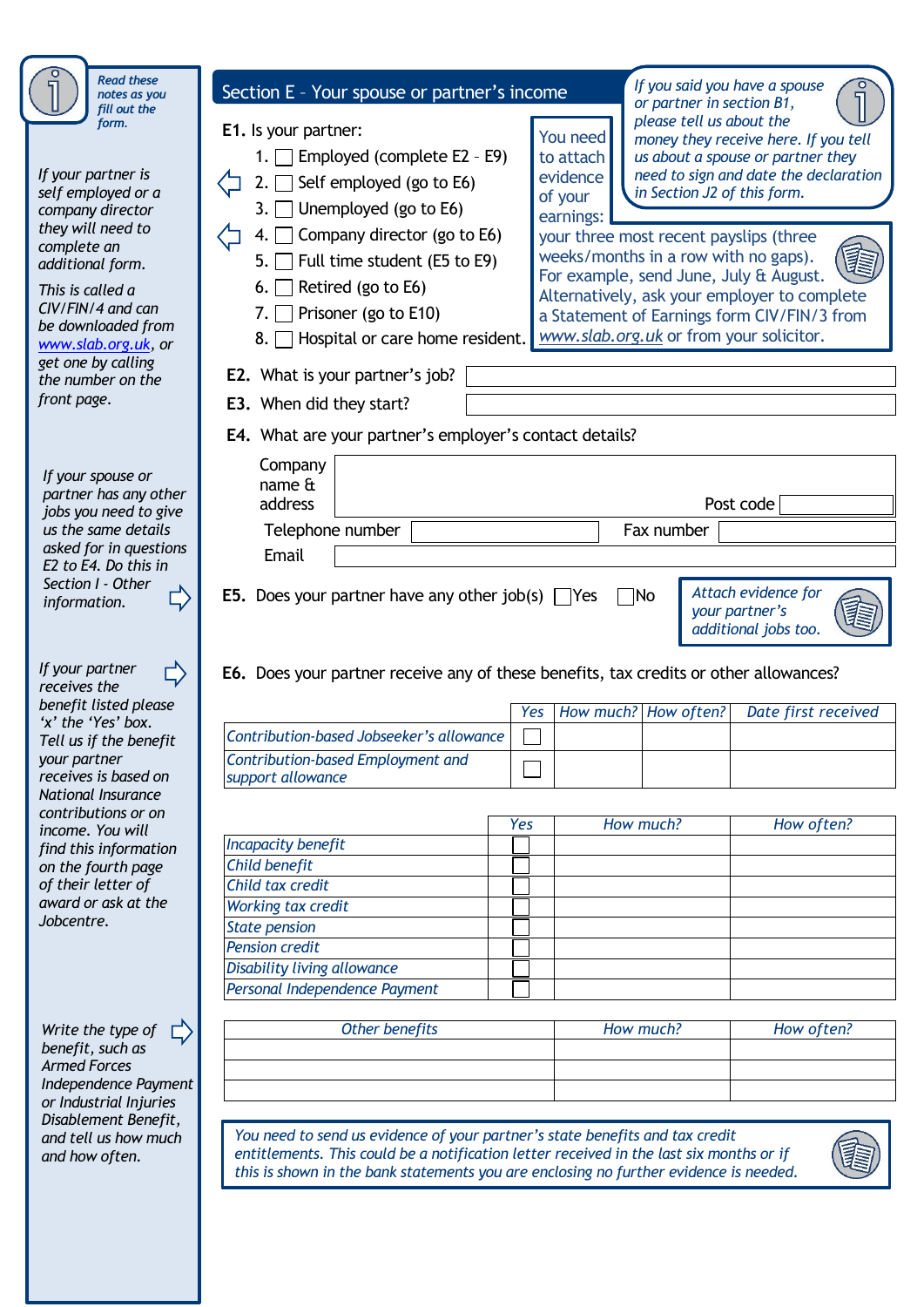*Read these notes as you fill out the form.*

*Maintenance is money paid to your partner by their former spouse or partner for their children. It can be paid voluntarily, because of a court order, or through the Child Support Agency (CSA). If they should receive maintenance but are not being paid, please tell us about this, including the date they last received payment, in Section I - Other information. If your partner*

Ľ, *receives the form of income listed please 'x' the 'Yes' box.*

*Tell us about any other kind of income here, such as Bursaries or Education Maintenance Payments.*

*Tell us about any other money your partner receives, such as regular support from family members or a charity.*

*If they don't receive financial*  $\overline{L}$ *help please 'x' the 'No' box.*

*If you pay the expense listed please 'x' the 'Yes' box. If you drive your own car to and from work, please provide a breakdown of costs for petrol, insurance, road tax and MOT in Section I - Other information.*

*Please tell us about any other expenses. Write the type of expense and tell us how much and how often.*

**E7.** Does your partner get any maintenance payments?

 $\Box$  Yes, give details below.  $\Box$  No

*You need to send us evidence of your partner's maintenance payments. Or if this is shown in the bank statements you are enclosing no further evidence is needed. Please tell us in Section I – Other information if they are paid in cash.*

| Who is the maintenance paid to? | How much? | How often? |
|---------------------------------|-----------|------------|
|                                 |           |            |
|                                 |           |            |

**E8.** Does your partner receive any other form of income?

|                                                       | <b>Yes</b> | How much? | How often? | Date first<br>received |
|-------------------------------------------------------|------------|-----------|------------|------------------------|
| <b>Private pension</b>                                |            |           |            |                        |
| Pension from an employer                              |            |           |            |                        |
| Student grant                                         |            |           |            |                        |
| Student loan                                          |            |           |            |                        |
| Rental income from another property                   |            |           |            |                        |
| Board/rent from family, lodgers or<br><b>boarders</b> |            |           |            |                        |
| Interest from bank or building society<br>deposit     |            |           |            |                        |
| Dividends from shares                                 |            |           |            |                        |

| Other type of income | How much | How often | Date first<br>received |
|----------------------|----------|-----------|------------------------|
|                      |          |           |                        |
|                      |          |           |                        |

# **E9.** Does anyone else give your partner financial help?

| Company or person | Type of support given | How much? | How often? |
|-------------------|-----------------------|-----------|------------|
|                   |                       |           |            |
|                   |                       |           |            |
|                   |                       |           |            |
|                   |                       |           |            |

No, my partner doesn't receive financial help from anyone.

**E10.** If your partner is now in prison, what date do you expect them to be released? **E10.** If your partner is now in prison, what date do you expect them to be released?

|  | Scottish Prison Identification Number: |
|--|----------------------------------------|
|  |                                        |

|  | Section F - Your expenses |
|--|---------------------------|
|  |                           |

*Please tell us about your expenses here. You can tell us about your partner's expenses in Section G.*

**F1.** Do you pay any expenses for work?

| <b>Expense</b>                                                                              | Yes | How much? | How often?                                 |
|---------------------------------------------------------------------------------------------|-----|-----------|--------------------------------------------|
| Travel costs (home to workplace only)                                                       |     |           |                                            |
| <b>Trade union dues</b>                                                                     |     |           |                                            |
| Subscriptions to professional body                                                          |     |           |                                            |
| Child care                                                                                  |     |           |                                            |
| Private pension payments or<br><b>Additional Voluntary Contributions</b>                    |     |           |                                            |
| $\bigcap_{i=1}^{n}$ and $\bigcap_{i=1}^{n}$ and $\bigcap_{i=1}^{n}$ and $\bigcap_{i=1}^{n}$ |     | 11.7.1    | $\mathbf{u}$ . $\mathbf{u}$ . $\mathbf{u}$ |

| Other expense | How much? | How often? |
|---------------|-----------|------------|
|               |           |            |
|               |           |            |
|               |           |            |
|               |           |            |

*You need to send evidence of the expenses you pay for child care costs, subscriptions, and private pension/Additional Voluntary Contribution payments. This could be three payment receipts or if this is shown in the bank statements you are enclosing no further evidence is needed.*

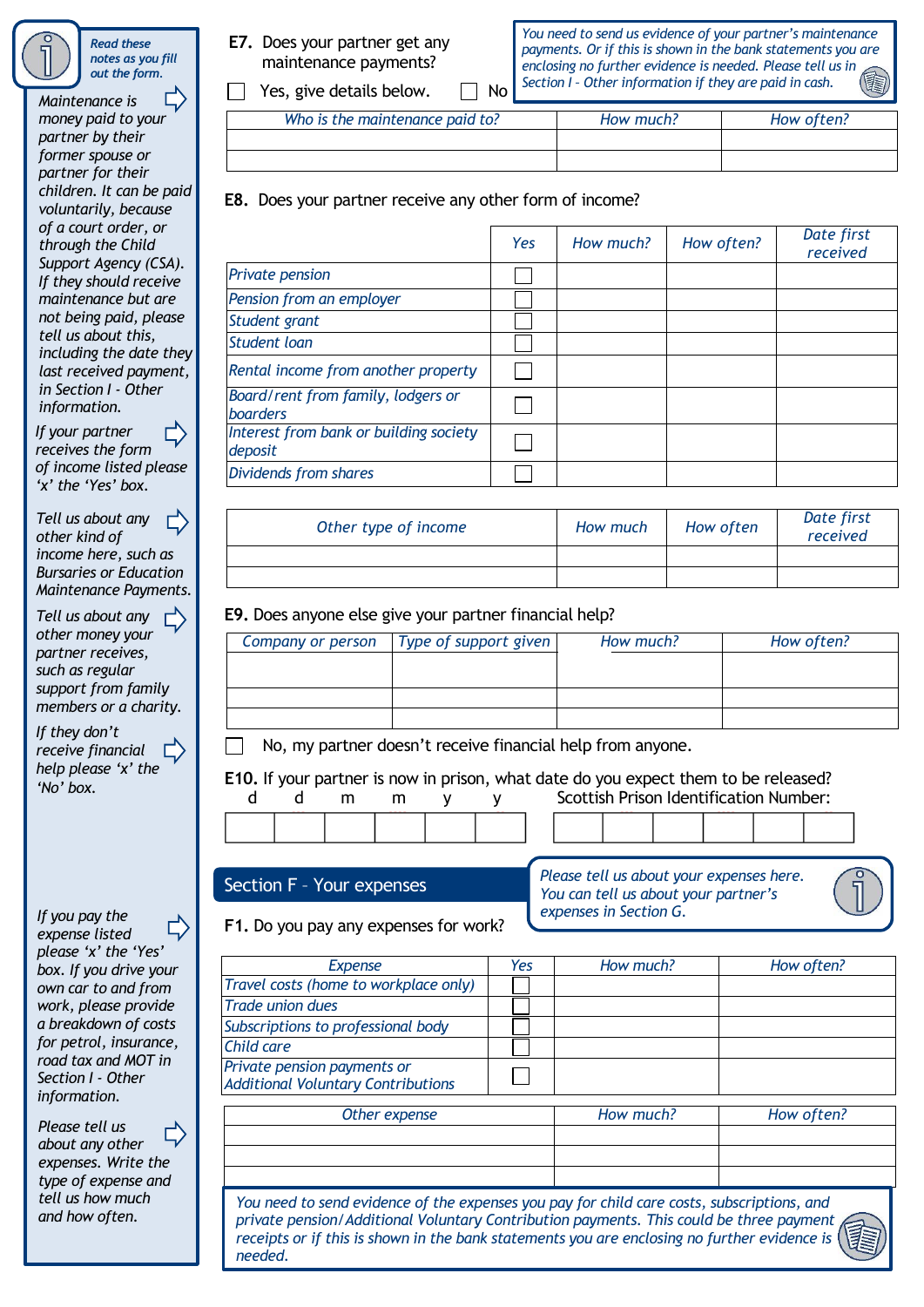| notes as you fill<br>out the form.                                                                                                                                                                                                                                                                                                                               |                                                                                            |     |     | How much?                                                                                             |            | How often? |
|------------------------------------------------------------------------------------------------------------------------------------------------------------------------------------------------------------------------------------------------------------------------------------------------------------------------------------------------------------------|--------------------------------------------------------------------------------------------|-----|-----|-------------------------------------------------------------------------------------------------------|------------|------------|
|                                                                                                                                                                                                                                                                                                                                                                  |                                                                                            |     | Yes |                                                                                                       |            |            |
| If you pay the                                                                                                                                                                                                                                                                                                                                                   | Mortgage repayments                                                                        |     |     |                                                                                                       |            |            |
| housing cost                                                                                                                                                                                                                                                                                                                                                     | Mortgage-linked life assurance                                                             |     |     |                                                                                                       |            |            |
| listed please 'x'                                                                                                                                                                                                                                                                                                                                                | Mortgage protection life assurance                                                         |     |     |                                                                                                       |            |            |
| the 'Yes' box.                                                                                                                                                                                                                                                                                                                                                   | Rent                                                                                       |     |     |                                                                                                       |            |            |
|                                                                                                                                                                                                                                                                                                                                                                  | Board and lodging charge                                                                   |     |     |                                                                                                       |            |            |
|                                                                                                                                                                                                                                                                                                                                                                  | Council tax                                                                                |     |     |                                                                                                       |            |            |
|                                                                                                                                                                                                                                                                                                                                                                  | Service charges                                                                            |     |     |                                                                                                       |            |            |
|                                                                                                                                                                                                                                                                                                                                                                  | <b>Buildings insurance</b>                                                                 |     |     |                                                                                                       |            |            |
|                                                                                                                                                                                                                                                                                                                                                                  | Contents insurance                                                                         |     |     |                                                                                                       |            |            |
|                                                                                                                                                                                                                                                                                                                                                                  |                                                                                            |     |     |                                                                                                       |            |            |
| Please tell us                                                                                                                                                                                                                                                                                                                                                   | <b>Other housing</b>                                                                       |     |     | How much?                                                                                             |            | How often? |
| about any other                                                                                                                                                                                                                                                                                                                                                  |                                                                                            |     |     |                                                                                                       |            |            |
| housing cost, such as<br>factoring fees. Write                                                                                                                                                                                                                                                                                                                   |                                                                                            |     |     |                                                                                                       |            |            |
| the type of expense                                                                                                                                                                                                                                                                                                                                              |                                                                                            |     |     |                                                                                                       |            |            |
| and tell us how                                                                                                                                                                                                                                                                                                                                                  |                                                                                            |     |     |                                                                                                       |            |            |
| much and how                                                                                                                                                                                                                                                                                                                                                     |                                                                                            |     |     |                                                                                                       |            |            |
| often.                                                                                                                                                                                                                                                                                                                                                           | You must send us evidence of payments for mortgage, life assurance, rent, council tax,     |     |     |                                                                                                       |            |            |
|                                                                                                                                                                                                                                                                                                                                                                  | service charges or any other housing-related cost. This could be three payment receipts or |     |     |                                                                                                       |            |            |
|                                                                                                                                                                                                                                                                                                                                                                  | if this is shown in the bank statements you are enclosing no further evidence is needed.   |     |     |                                                                                                       |            |            |
|                                                                                                                                                                                                                                                                                                                                                                  |                                                                                            |     |     |                                                                                                       |            |            |
|                                                                                                                                                                                                                                                                                                                                                                  | F3. If you said you pay buildings or contents insurance in question                        |     |     |                                                                                                       | Yes        | No         |
|                                                                                                                                                                                                                                                                                                                                                                  | F2, does it cover legal fees that might cover the case?                                    |     |     |                                                                                                       |            |            |
|                                                                                                                                                                                                                                                                                                                                                                  |                                                                                            |     |     |                                                                                                       |            |            |
|                                                                                                                                                                                                                                                                                                                                                                  |                                                                                            |     |     |                                                                                                       |            |            |
|                                                                                                                                                                                                                                                                                                                                                                  | F4. If you said you pay board and lodging in question F2, does the amount you pay cover    |     |     |                                                                                                       |            |            |
|                                                                                                                                                                                                                                                                                                                                                                  |                                                                                            |     |     |                                                                                                       |            |            |
|                                                                                                                                                                                                                                                                                                                                                                  | any of the following?                                                                      |     |     |                                                                                                       |            |            |
|                                                                                                                                                                                                                                                                                                                                                                  |                                                                                            |     |     |                                                                                                       |            | Food       |
|                                                                                                                                                                                                                                                                                                                                                                  | <b>Heating</b><br>ÌNo<br>Yes                                                               | Yes |     | <b>Electricity and Gas</b><br>1No                                                                     | Yes        | 7No        |
|                                                                                                                                                                                                                                                                                                                                                                  |                                                                                            |     |     |                                                                                                       |            |            |
|                                                                                                                                                                                                                                                                                                                                                                  |                                                                                            |     |     |                                                                                                       |            |            |
|                                                                                                                                                                                                                                                                                                                                                                  | F5. Are you receiving money to                                                             |     |     | If you are receiving help towards your housing costs                                                  |            |            |
|                                                                                                                                                                                                                                                                                                                                                                  | help towards housing costs?                                                                |     |     | you need to show us evidence. This could be a                                                         |            |            |
|                                                                                                                                                                                                                                                                                                                                                                  |                                                                                            |     |     | recent notification or Housing Benefit Award letter.                                                  |            |            |
|                                                                                                                                                                                                                                                                                                                                                                  |                                                                                            |     |     |                                                                                                       |            |            |
| 다)                                                                                                                                                                                                                                                                                                                                                               |                                                                                            |     | Yes | How much?                                                                                             |            | How often? |
|                                                                                                                                                                                                                                                                                                                                                                  | <b>Housing benefit</b>                                                                     |     |     |                                                                                                       |            |            |
|                                                                                                                                                                                                                                                                                                                                                                  | <b>Rent allowance</b>                                                                      |     |     |                                                                                                       |            |            |
|                                                                                                                                                                                                                                                                                                                                                                  | Share paid by separated                                                                    |     |     |                                                                                                       |            |            |
|                                                                                                                                                                                                                                                                                                                                                                  | spouse/partner                                                                             |     |     |                                                                                                       |            |            |
|                                                                                                                                                                                                                                                                                                                                                                  |                                                                                            |     |     |                                                                                                       |            |            |
|                                                                                                                                                                                                                                                                                                                                                                  | Other help                                                                                 |     |     | How much?                                                                                             |            | How often? |
|                                                                                                                                                                                                                                                                                                                                                                  |                                                                                            |     |     |                                                                                                       |            |            |
|                                                                                                                                                                                                                                                                                                                                                                  |                                                                                            |     |     |                                                                                                       |            |            |
|                                                                                                                                                                                                                                                                                                                                                                  |                                                                                            |     |     |                                                                                                       |            |            |
|                                                                                                                                                                                                                                                                                                                                                                  |                                                                                            |     |     |                                                                                                       |            |            |
|                                                                                                                                                                                                                                                                                                                                                                  |                                                                                            |     |     |                                                                                                       |            |            |
|                                                                                                                                                                                                                                                                                                                                                                  |                                                                                            |     |     | If you are paying maintenance you need to show<br>evidence or if this is shown in the bank statements |            |            |
|                                                                                                                                                                                                                                                                                                                                                                  | F6. Do you pay maintenance for                                                             |     |     | you are enclosing no further evidence is needed.                                                      |            |            |
|                                                                                                                                                                                                                                                                                                                                                                  | someone who doesn't live                                                                   |     |     |                                                                                                       |            |            |
|                                                                                                                                                                                                                                                                                                                                                                  | with you?                                                                                  |     |     |                                                                                                       |            |            |
|                                                                                                                                                                                                                                                                                                                                                                  |                                                                                            |     |     |                                                                                                       |            | How is     |
|                                                                                                                                                                                                                                                                                                                                                                  | Yes                                                                                        |     |     | How much?                                                                                             | How often? | payment    |
|                                                                                                                                                                                                                                                                                                                                                                  |                                                                                            |     |     |                                                                                                       |            | made?      |
|                                                                                                                                                                                                                                                                                                                                                                  | Partner/former partner                                                                     |     |     |                                                                                                       |            |            |
|                                                                                                                                                                                                                                                                                                                                                                  | <b>Child</b>                                                                               |     |     |                                                                                                       |            |            |
|                                                                                                                                                                                                                                                                                                                                                                  |                                                                                            |     |     |                                                                                                       |            |            |
|                                                                                                                                                                                                                                                                                                                                                                  |                                                                                            |     |     |                                                                                                       |            |            |
|                                                                                                                                                                                                                                                                                                                                                                  |                                                                                            |     |     |                                                                                                       |            |            |
| If you receive<br>help from any of<br>these sources please<br>'x' the 'Yes' box.<br>Tell us about<br>any other help<br>you receive. Tell us<br>the type of help,<br>how much and how<br>often.<br>If you pay<br>maintenance<br>to someone please<br>'x' the 'Yes' box.<br>Tell us about any<br>other maintenance<br>you pay. Tell us the<br>type of maintenance, |                                                                                            |     |     |                                                                                                       |            |            |

*and how often.*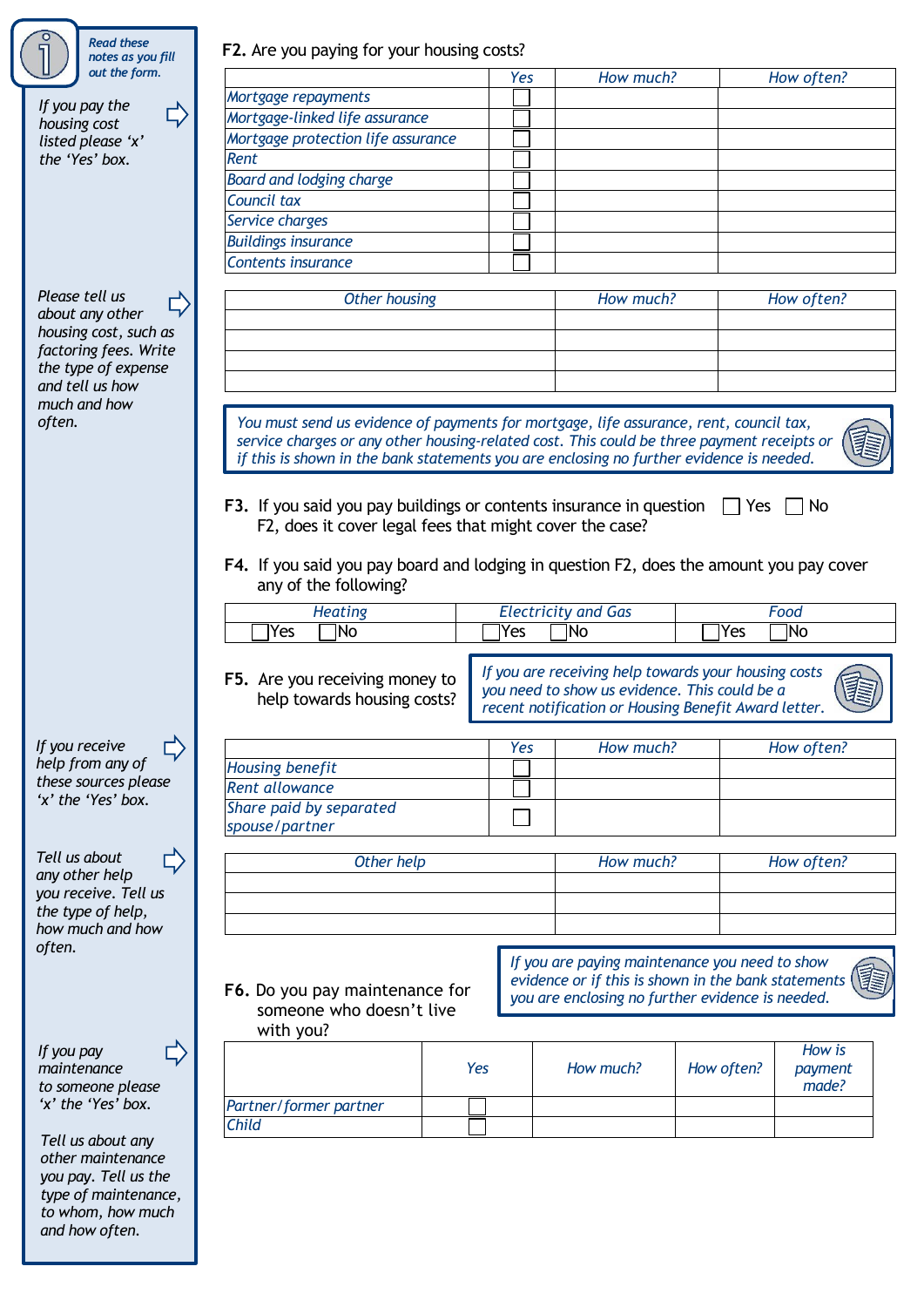

*notes as you fill out the form.*

*Read these* 

*If you make the payment please 'x' the 'Yes' box. If you have more than one kind of debt, you can tell us about additional loans, cards and fines in the 'Other debt' section below.* 

*Please tell us* Г, *about any other payment towards debts. Write the type of debt and tell us how much and how* 

*pays the expense listed please 'x' the 'Yes' box. If they drive their own car to and from work, please provide a breakdown of costs for petrol, insurance, road tax and MOT in Section I - Other information.*

*Please tell us about any other expenses your partner pays. Write the type of expense and tell us how much and how often.*

*If your partner pays the housing cost listed please 'x' the 'Yes' box.* **r** 

**F7.** Are you making payments towards debts?

| Yes        | How much? | How often? | When did this<br>start? | <b>Outstanding</b><br>balance |
|------------|-----------|------------|-------------------------|-------------------------------|
|            |           |            |                         |                               |
|            |           |            |                         |                               |
|            |           |            |                         |                               |
|            |           |            |                         |                               |
|            |           |            |                         |                               |
|            |           |            |                         |                               |
|            |           |            |                         |                               |
| Other debt | How much? | How often? | When did this           | <b>Outstanding</b><br>balance |
|            |           |            |                         |                               |
|            |           |            |                         | start?                        |

*often. If you are making payments towards debts you need to show us evidence. This could be a statement from the lender or creditor or if this is shown in the bank statements you are enclosing no further evidence of payment is needed. Please also provide evidence of the balance left to pay, three months' credit card statements or catalogue statements.*



# Section G – Your partner's expenses

| If you said you have a spouse        |                               |
|--------------------------------------|-------------------------------|
| or partner in section B1,            | $\bigcap \limits_{}^{\infty}$ |
| please tell us about their           |                               |
| expenses here. They need to sign and |                               |
|                                      |                               |

If your partner  $\Box$  **G1.** Does your partner pay any expenses for work? date the declaration in Section J2.

| <b>Expense</b>                                                           | Yes | How much? | How often? |
|--------------------------------------------------------------------------|-----|-----------|------------|
| Travel costs (home to workplace only)                                    |     |           |            |
| <b>Trade union dues</b>                                                  |     |           |            |
| Subscriptions to professional body                                       |     |           |            |
| Child care                                                               |     |           |            |
| Private pension payments or<br><b>Additional Voluntary Contributions</b> |     |           |            |
|                                                                          |     |           |            |

| Other expense | How much? | How often? |
|---------------|-----------|------------|
|               |           |            |
|               |           |            |
|               |           |            |
|               |           |            |

*You need to send us evidence of the expenses your partner pays for child care costs, subscriptions, and private pension/AVC payments declared. This could be three receipts or if this is shown in the bank statements you are enclosing no further evidence is needed.*



## **G2.** What is your partner paying for your housing?

|                                    | Yes | How much? | How often? |
|------------------------------------|-----|-----------|------------|
| Mortgage repayments                |     |           |            |
| Mortgage-linked life assurance     |     |           |            |
| Mortgage protection life assurance |     |           |            |
| <b>Rent</b>                        |     |           |            |
| <b>Board and lodging charge</b>    |     |           |            |
| Council tax                        |     |           |            |
| Service charges                    |     |           |            |
| <b>Buildings insurance</b>         |     |           |            |
| <b>Contents insurance</b>          |     |           |            |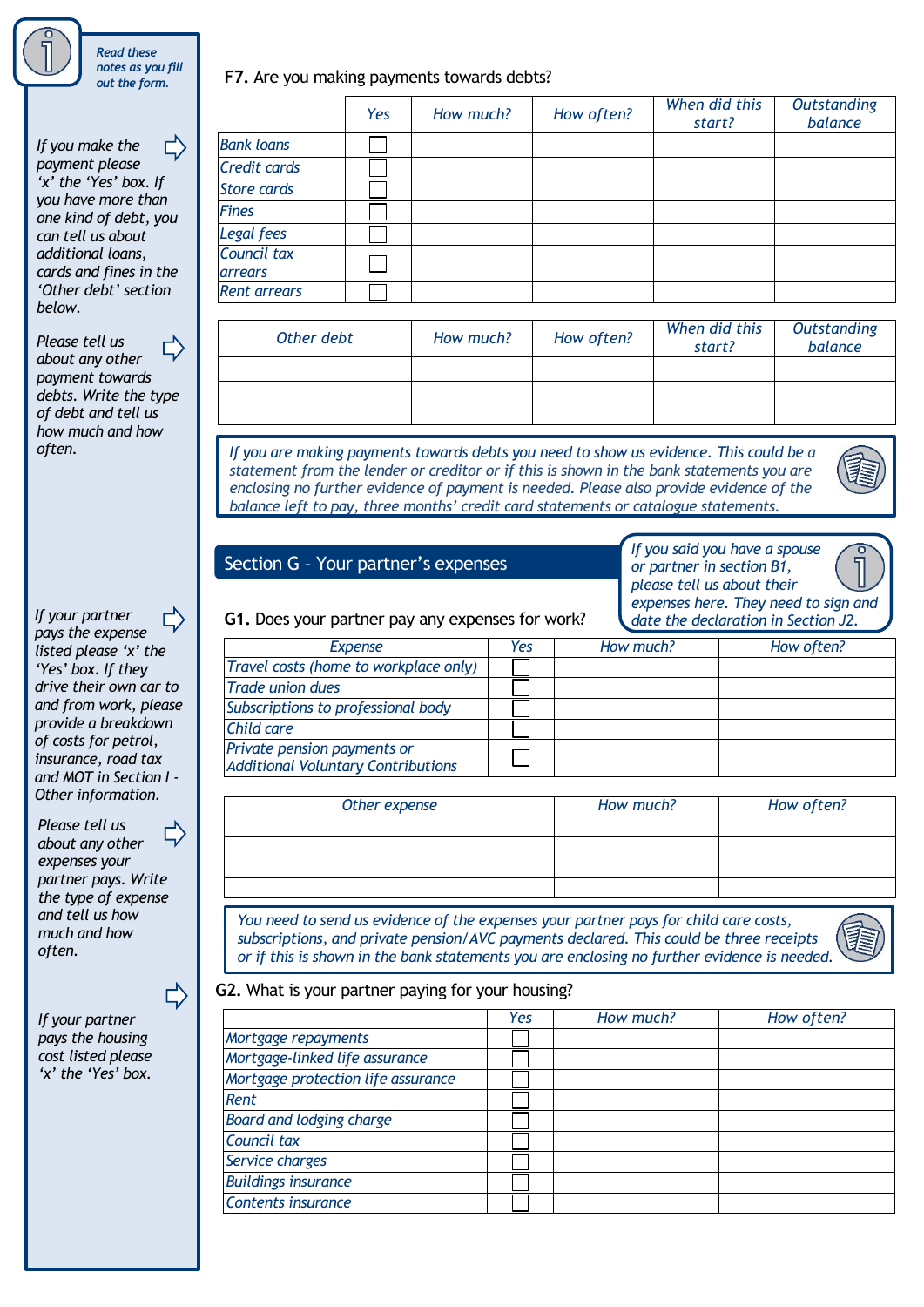| <b>Read these</b><br>notes as you fill                                                                                                                                                                                                                                                                                       |                                                                                          | Other housing                   |           | How much?                                                                                                                    |               | How often?                               |
|------------------------------------------------------------------------------------------------------------------------------------------------------------------------------------------------------------------------------------------------------------------------------------------------------------------------------|------------------------------------------------------------------------------------------|---------------------------------|-----------|------------------------------------------------------------------------------------------------------------------------------|---------------|------------------------------------------|
| out the form.                                                                                                                                                                                                                                                                                                                |                                                                                          |                                 |           |                                                                                                                              |               |                                          |
| Please tell us                                                                                                                                                                                                                                                                                                               |                                                                                          |                                 |           |                                                                                                                              |               |                                          |
| about any other                                                                                                                                                                                                                                                                                                              |                                                                                          |                                 |           |                                                                                                                              |               |                                          |
| housing cost your<br>partner pays, such as                                                                                                                                                                                                                                                                                   |                                                                                          |                                 |           | Send evidence of your partner's payments for mortgage, life assurance, rent, council tax,                                    |               |                                          |
| factoring fees. Write                                                                                                                                                                                                                                                                                                        |                                                                                          |                                 |           | service charges or any other housing-related cost. This could be three receipts or if this is                                |               |                                          |
| the type of expense                                                                                                                                                                                                                                                                                                          |                                                                                          |                                 |           | shown in the bank statements you are enclosing no further evidence is needed.                                                |               |                                          |
| and tell us how much                                                                                                                                                                                                                                                                                                         |                                                                                          |                                 |           |                                                                                                                              |               |                                          |
| and how often.                                                                                                                                                                                                                                                                                                               | G3. If you said your partner pays buildings or contents insurance in                     |                                 |           |                                                                                                                              |               | Yes<br>No                                |
|                                                                                                                                                                                                                                                                                                                              | question G2, does it cover legal fees that might cover the case?                         |                                 |           |                                                                                                                              |               |                                          |
|                                                                                                                                                                                                                                                                                                                              | G4. If you said your partner pays board and lodging in question G2, does the amount they |                                 |           |                                                                                                                              |               |                                          |
|                                                                                                                                                                                                                                                                                                                              |                                                                                          | pay cover any of the following? |           |                                                                                                                              |               |                                          |
|                                                                                                                                                                                                                                                                                                                              |                                                                                          |                                 |           |                                                                                                                              |               |                                          |
|                                                                                                                                                                                                                                                                                                                              | <b>Heating</b><br>1No<br>Yes                                                             |                                 | Yes       | <b>Electricity and Gas</b><br>ÌNo                                                                                            | Yes           | Food<br>1No                              |
|                                                                                                                                                                                                                                                                                                                              |                                                                                          |                                 |           |                                                                                                                              |               |                                          |
|                                                                                                                                                                                                                                                                                                                              |                                                                                          |                                 |           | If your partner receives help towards housing costs you need                                                                 |               |                                          |
| If your partner<br>receives help                                                                                                                                                                                                                                                                                             | G5. Is your partner receiving                                                            |                                 |           | to show us evidence. This could be a recent notification or<br>Housing Benefit Award letter or, if this is shown on the bank |               |                                          |
| from any of these                                                                                                                                                                                                                                                                                                            | money to help towards                                                                    |                                 |           | statements, no further evidence is needed.                                                                                   |               |                                          |
| sources please 'x'                                                                                                                                                                                                                                                                                                           | housing costs?                                                                           |                                 |           |                                                                                                                              |               |                                          |
| the 'Yes' box.                                                                                                                                                                                                                                                                                                               |                                                                                          |                                 | Yes       | How much?                                                                                                                    |               | How often?                               |
|                                                                                                                                                                                                                                                                                                                              | <b>Housing benefit</b>                                                                   |                                 |           |                                                                                                                              |               |                                          |
|                                                                                                                                                                                                                                                                                                                              | <b>Rent allowance</b><br>Share paid by separated                                         |                                 |           |                                                                                                                              |               |                                          |
|                                                                                                                                                                                                                                                                                                                              | spouse/partner                                                                           |                                 |           |                                                                                                                              |               |                                          |
|                                                                                                                                                                                                                                                                                                                              |                                                                                          |                                 |           |                                                                                                                              |               |                                          |
| Tell us about any                                                                                                                                                                                                                                                                                                            |                                                                                          | Other help                      |           | How much?                                                                                                                    |               | How often?                               |
| other help your                                                                                                                                                                                                                                                                                                              |                                                                                          |                                 |           |                                                                                                                              |               |                                          |
| partner receives<br>here. Write the type                                                                                                                                                                                                                                                                                     |                                                                                          |                                 |           |                                                                                                                              |               |                                          |
| of help and tell us                                                                                                                                                                                                                                                                                                          |                                                                                          |                                 |           |                                                                                                                              |               |                                          |
| how much and how                                                                                                                                                                                                                                                                                                             |                                                                                          |                                 |           |                                                                                                                              |               |                                          |
| often.                                                                                                                                                                                                                                                                                                                       |                                                                                          |                                 |           | If your partner is paying maintenance you need to                                                                            |               |                                          |
|                                                                                                                                                                                                                                                                                                                              | G6. Does your partner pay                                                                |                                 |           | show evidence of this. Attach a copy of a recent                                                                             |               |                                          |
|                                                                                                                                                                                                                                                                                                                              |                                                                                          | maintenance for someone         |           | assessment or if this is shown in the bank statements you<br>are enclosing no further evidence is needed.                    |               |                                          |
| If your partner                                                                                                                                                                                                                                                                                                              |                                                                                          | who doesn't live with you?      |           |                                                                                                                              |               |                                          |
| pays maintenance                                                                                                                                                                                                                                                                                                             |                                                                                          |                                 | Yes       | How much?                                                                                                                    | How often?    | How is payment                           |
| to someone please                                                                                                                                                                                                                                                                                                            | Partner/former partner                                                                   |                                 |           |                                                                                                                              |               | made?                                    |
| 'x' the 'Yes' box.                                                                                                                                                                                                                                                                                                           |                                                                                          |                                 |           |                                                                                                                              |               |                                          |
|                                                                                                                                                                                                                                                                                                                              |                                                                                          |                                 |           |                                                                                                                              |               |                                          |
|                                                                                                                                                                                                                                                                                                                              | Child                                                                                    |                                 |           |                                                                                                                              |               |                                          |
|                                                                                                                                                                                                                                                                                                                              |                                                                                          |                                 |           |                                                                                                                              |               |                                          |
|                                                                                                                                                                                                                                                                                                                              | G7. Is your partner making payments towards debts?                                       |                                 |           |                                                                                                                              |               |                                          |
|                                                                                                                                                                                                                                                                                                                              |                                                                                          | Yes                             | How much? |                                                                                                                              | When did this |                                          |
|                                                                                                                                                                                                                                                                                                                              |                                                                                          |                                 |           | How often?                                                                                                                   | start?        | balance                                  |
|                                                                                                                                                                                                                                                                                                                              | <b>Bank loans</b>                                                                        |                                 |           |                                                                                                                              |               |                                          |
|                                                                                                                                                                                                                                                                                                                              | Credit cards                                                                             |                                 |           |                                                                                                                              |               |                                          |
|                                                                                                                                                                                                                                                                                                                              | <b>Store cards</b>                                                                       |                                 |           |                                                                                                                              |               |                                          |
|                                                                                                                                                                                                                                                                                                                              | <b>Fines</b>                                                                             |                                 |           |                                                                                                                              |               |                                          |
|                                                                                                                                                                                                                                                                                                                              | Legal fees                                                                               |                                 |           |                                                                                                                              |               |                                          |
|                                                                                                                                                                                                                                                                                                                              | Council tax arrears                                                                      |                                 |           |                                                                                                                              |               |                                          |
|                                                                                                                                                                                                                                                                                                                              | Rent arrears                                                                             |                                 |           |                                                                                                                              |               |                                          |
|                                                                                                                                                                                                                                                                                                                              |                                                                                          |                                 |           |                                                                                                                              |               |                                          |
|                                                                                                                                                                                                                                                                                                                              | Other debt                                                                               |                                 | How much? | How often?                                                                                                                   | When did this |                                          |
|                                                                                                                                                                                                                                                                                                                              |                                                                                          |                                 |           |                                                                                                                              | start?        | balance                                  |
| If your partner<br>makes the<br>payment please 'x'<br>the 'Yes' box. If you<br>have more than one<br>kind of debt, you can<br>tell us about<br>additional loans,<br>cards and fines in the<br>'Other debt' section<br>on the next page.<br>Please tell us<br>about any other<br>payment your partner<br>makes towards debts. |                                                                                          |                                 |           |                                                                                                                              |               | <b>Outstanding</b><br><b>Outstanding</b> |
| Write the type of debt<br>and tell us how much                                                                                                                                                                                                                                                                               |                                                                                          |                                 |           |                                                                                                                              |               |                                          |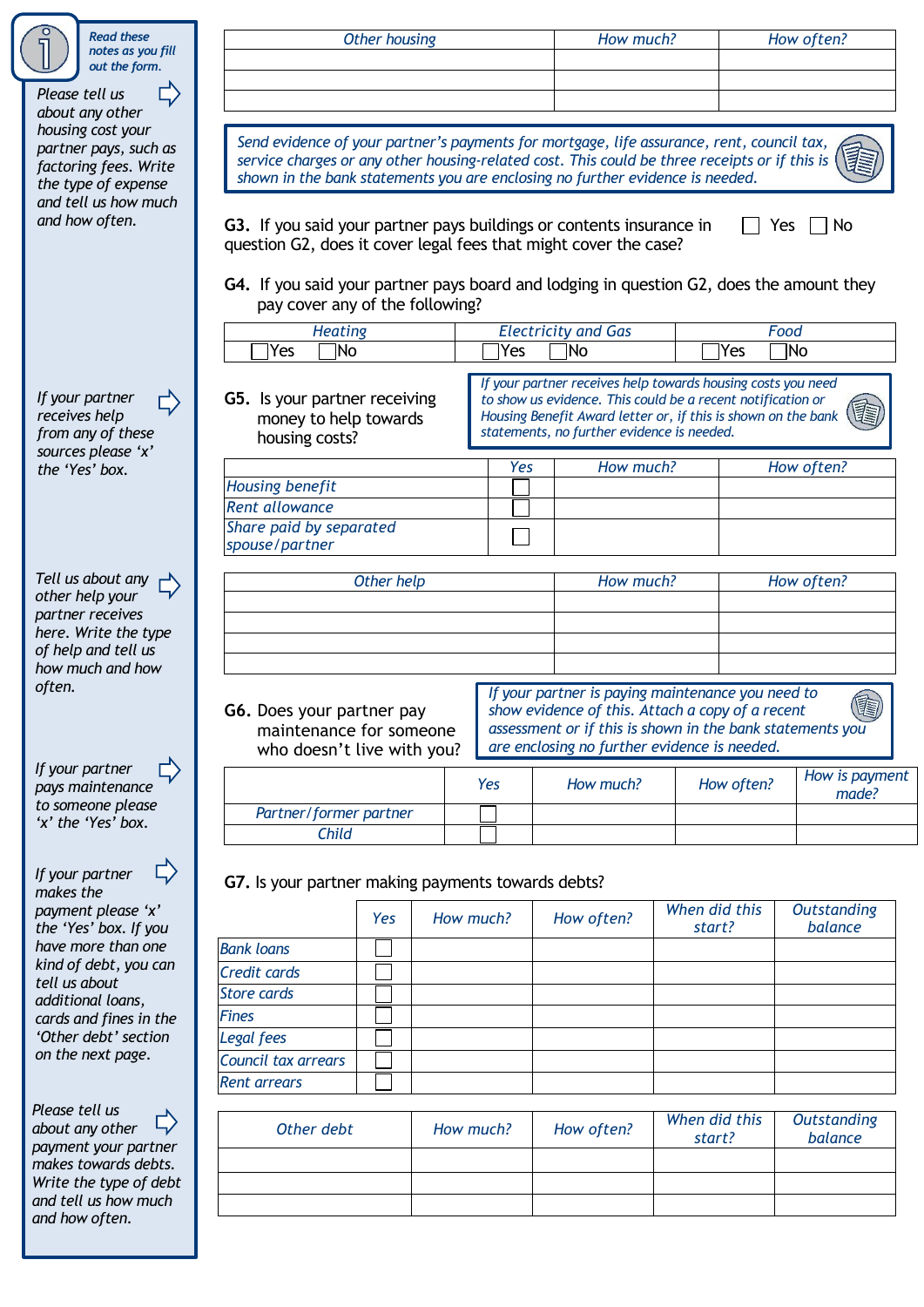

*If your partner is making payments towards debts you need to show us evidence. This could be a statement from the lender or creditor or if this is shown in the bank statements you are enclosing no further evidence of payment is needed. Please also provide evidence of the balance left to pay, for example, three months credit card statements or catalogue statements.*

#### Section H – Bank accounts and assets

*Use this section to tell us about capital and assets held by you, AND capital and assets held by your spouse or partner.*

#### **H1.** Do you or your partner have any of the following:

| <b>Bank current accounts</b>     | Yes | <b>Bank savings accounts</b> | Yes |
|----------------------------------|-----|------------------------------|-----|
| <b>Building society accounts</b> | Yes | ISAs                         | Yes |
| <b>Post Office accounts</b>      | Yes | Other accounts               | Yes |
| Cash                             | Yes | If you have cash, how much?  |     |

If you said Yes above, give details of **all** your accounts:

| <b>Bank or building</b><br>society name | Name of<br>account holder | Account number | Type of account<br>- e.g. current,<br>deposit, ISA | Current<br>balance |
|-----------------------------------------|---------------------------|----------------|----------------------------------------------------|--------------------|
|                                         |                           |                |                                                    |                    |
|                                         |                           |                |                                                    |                    |
|                                         |                           |                |                                                    |                    |
|                                         |                           |                |                                                    |                    |

*You need to show us evidence of your accounts. Please attach your statements for the last three months. These need to be three months in a row. For example, send June, July and August's statements, rather than June, July and September's. If you don't send evidence for three months in a row we won't be able to process your application.*



#### **H2.** Do you or your partner have any of the following:

| <b>National Savings Certificates</b> | Yes | <b>Premium bonds</b> | Yes |
|--------------------------------------|-----|----------------------|-----|
| Capital bonds                        | Yes | Stocks or shares     | Yes |
| Any other type of savings            | Yes |                      |     |

If you said Yes above, give details of your savings:

| Type of savings or<br>investment | Current value | Do you receive an<br>income from it? | If you receive<br>income, how much? |
|----------------------------------|---------------|--------------------------------------|-------------------------------------|
|                                  |               | Yes                                  |                                     |
|                                  |               | Yes                                  |                                     |
|                                  |               | Ά۹′                                  |                                     |

*You need to show us evidence of any savings and investments you have. Please attach statements showing your current balances. These need to be your most recent annual statement(s).*



| H3. Do you or your partner have any valuable |
|----------------------------------------------|
| possessions?                                 |



These are belongings valued at more than £500 such as boats, caravans, second cars, jewellery



*You need to show us evidence of the value of your possessions. Please attach a recent valuation.*



*about all accounts you have and all those held jointly and/or accounts you hold in trust for another person.*

*You must tell us*

*If your children have accounts which you hold in trust you need to tell us about them too.*

*If you run out of space you can tell us more in 'other information' at Section I.*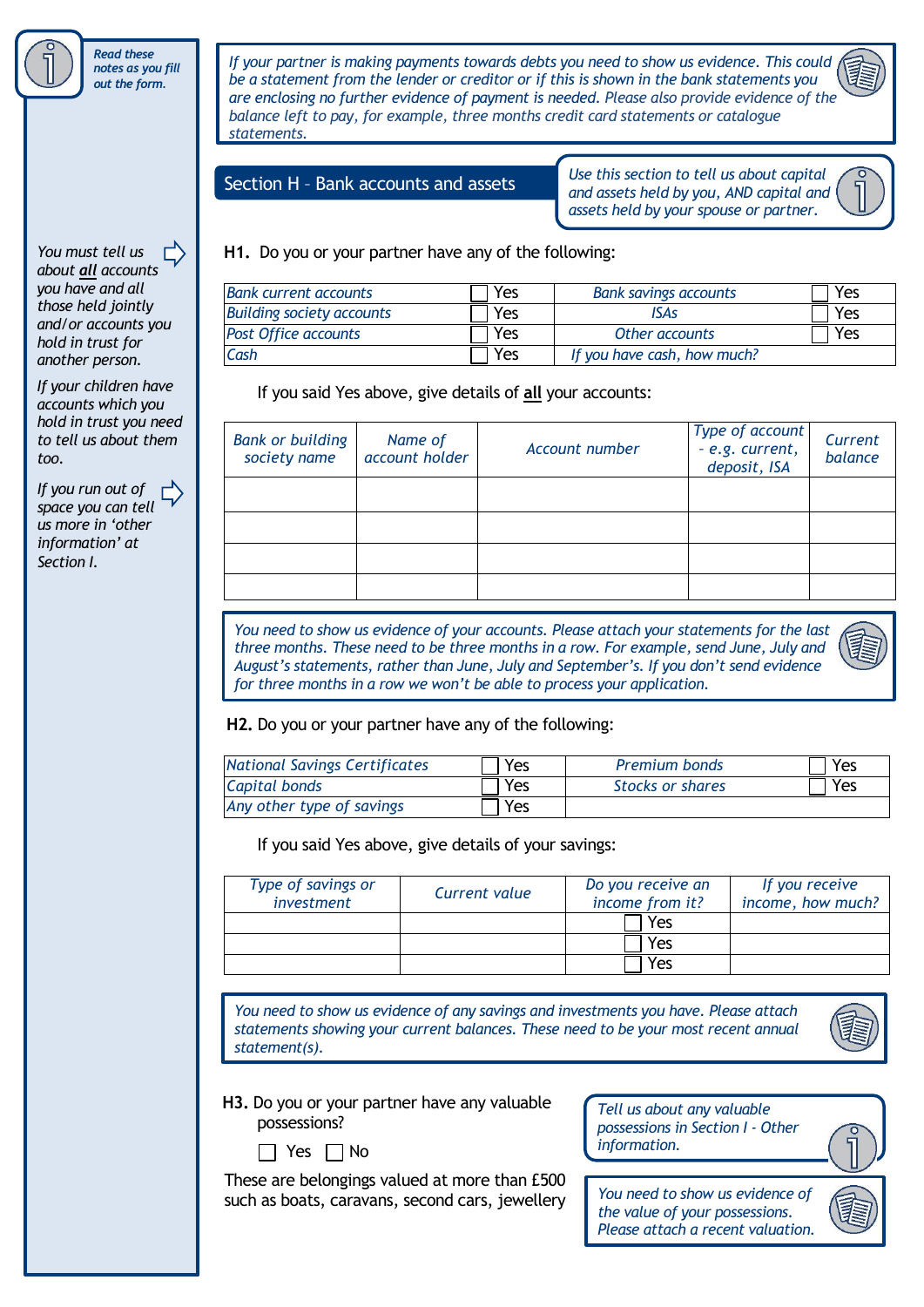(but not wedding or engagement rings), antiques or items bought for investment purposes.

**H4.** Do you or your partner own or part-own any property, land or timeshare other than the property you live in now?

Yes No *You need to show us evidence of the value of the property and any loans secured over it.*

 $|Yes|$   $|No$ 

| Yes | No

 $\Box$ Yes  $\Box$ No

 $\Box$ Yes  $\Box$ No

 $\Box$ Yes  $\Box$ No

If you said Yes above, give details of the property:

| <b>Address</b> | Market value Amount of any What share do How do you<br>loan/mortgage you or partner use it? (rent it<br>own? out/holidays) |  | Who lives<br>there? |
|----------------|----------------------------------------------------------------------------------------------------------------------------|--|---------------------|
|                |                                                                                                                            |  |                     |
|                |                                                                                                                            |  |                     |

**H5.** Do you or your partner have life assurance or endowment  $\Box$  Yes  $\Box$  No policies not linked to your mortgage?

If you said Yes above, give details:

| When was the policy taken out? | What is the annual premium? |
|--------------------------------|-----------------------------|
|                                |                             |
|                                |                             |

- **H6.** Does anyone, other than your opponent in the case, owe you or your partner any money?  $\Box$ Yes  $\Box$ No
- **H7.** Have you or your partner received, or are you likely to receive, anything from the will of someone who has died recently?
- **H8.** Are you or your partner entitled to any money from a trust fund?  $\Box$  Yes  $\Box$  No
- **H**9. Have you or your partner been made redundant, or are you or your partner about to be made redundant?
- **H10**.Have you or your partner transferred, sold or given any money, property or possessions to anybody, including any company or body, since you became aware these proceedings were likely to take place?
- **H11**.Have you or your partner bought anything costing more than £2,000, or paid out more than this for anything in the last 12 months?
- **H12**.Do you or your partner have any other capital or other assets which have not been included in this section?

If you answered Yes to any of the questions above, please give details:

|                        |                | You need                                                                  |
|------------------------|----------------|---------------------------------------------------------------------------|
| <b>Question number</b> | <b>Details</b> | 毛<br>to show<br>us evidence<br>of the value<br>of any other<br>capital or |
|                        |                | other assets<br>you tell us<br>about here.                                |

**H13.** When did you first realise you should consult a solicitor about this matter?

*the market value of your property. Don't worry if you don't think this is exact.*  $\overline{L}$ *All endowment policies have a value that the* 

*Please give your best estimate of*

*If you are in prison and have a financial interest in any property, you must declare this, even if the property was your main dwelling before your imprisonment.*

*company will lend against the policy. We will let you know if you need to contact your policy provider for this information.*

 $\Box$ *The date you realised you would need civil legal aid to raise or defend a court action is, for example, the date you separated from your partner or spouse.*

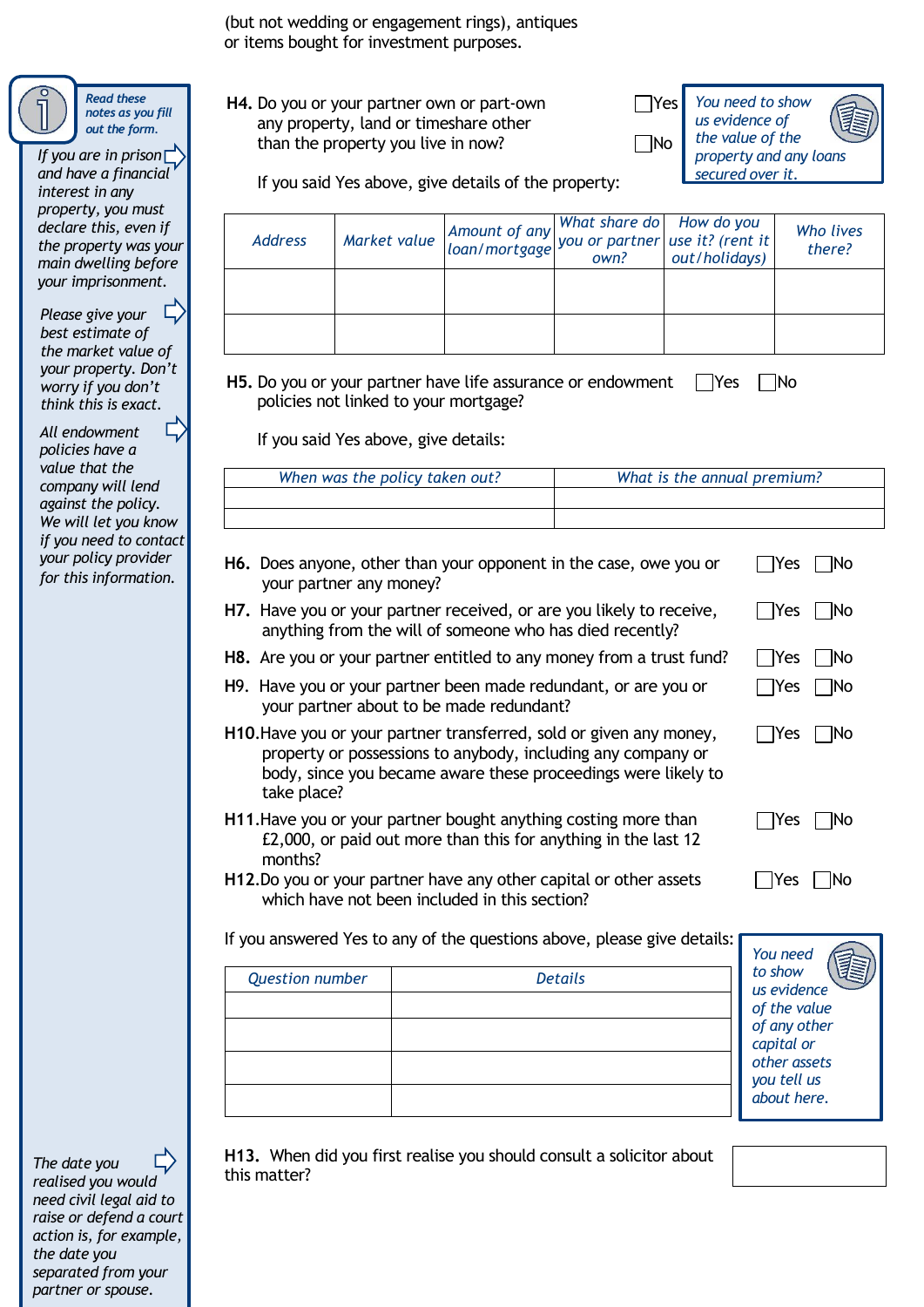|                                                                                                                                                                                                                                                                                                                                                                                                                                                                                                                                                                                                                                                                                                                                                                                                                                       | H14. Have you reduced your income or capital, including transferring<br>money or property into someone else's ownership or control, since<br>Yes<br> No<br>the date you have given above in H.13? |
|---------------------------------------------------------------------------------------------------------------------------------------------------------------------------------------------------------------------------------------------------------------------------------------------------------------------------------------------------------------------------------------------------------------------------------------------------------------------------------------------------------------------------------------------------------------------------------------------------------------------------------------------------------------------------------------------------------------------------------------------------------------------------------------------------------------------------------------|---------------------------------------------------------------------------------------------------------------------------------------------------------------------------------------------------|
| <b>Read these</b><br>notes as you fill                                                                                                                                                                                                                                                                                                                                                                                                                                                                                                                                                                                                                                                                                                                                                                                                | H15. If so, how much?                                                                                                                                                                             |
| out the form.                                                                                                                                                                                                                                                                                                                                                                                                                                                                                                                                                                                                                                                                                                                                                                                                                         | H16. If so, what did you or your partner use<br>this money for?                                                                                                                                   |
|                                                                                                                                                                                                                                                                                                                                                                                                                                                                                                                                                                                                                                                                                                                                                                                                                                       | If you ran out of space elsewhere in the form you<br>Section I - Other information<br>can continue your answer here. You can also tell us<br>anything else you'd like us to know about you.       |
| Please use this<br>space to:<br>Give us any further<br>information or<br>continue an answer<br>you haven't had<br>enough room for. If<br>you are continuing an<br>answer, please tell us<br>the number of the<br>question you're giving<br>more information for.<br>Give us any other<br>information you feel<br>we should know<br>about your financial<br>circumstances. For<br>example, if you have<br>any special needs you<br>have to spend money<br>on for things like<br>special diets and extra<br>heating costs.<br>Tell us about any<br>changes that may<br>affect you in the near<br>future, for example,<br>if you are about to<br>lose your job or you<br>only receive an<br>income sometimes.<br>Tell us if you are<br>expecting a child,<br>when your due date is<br>and when you will<br>start any maternity<br>leave. |                                                                                                                                                                                                   |
|                                                                                                                                                                                                                                                                                                                                                                                                                                                                                                                                                                                                                                                                                                                                                                                                                                       |                                                                                                                                                                                                   |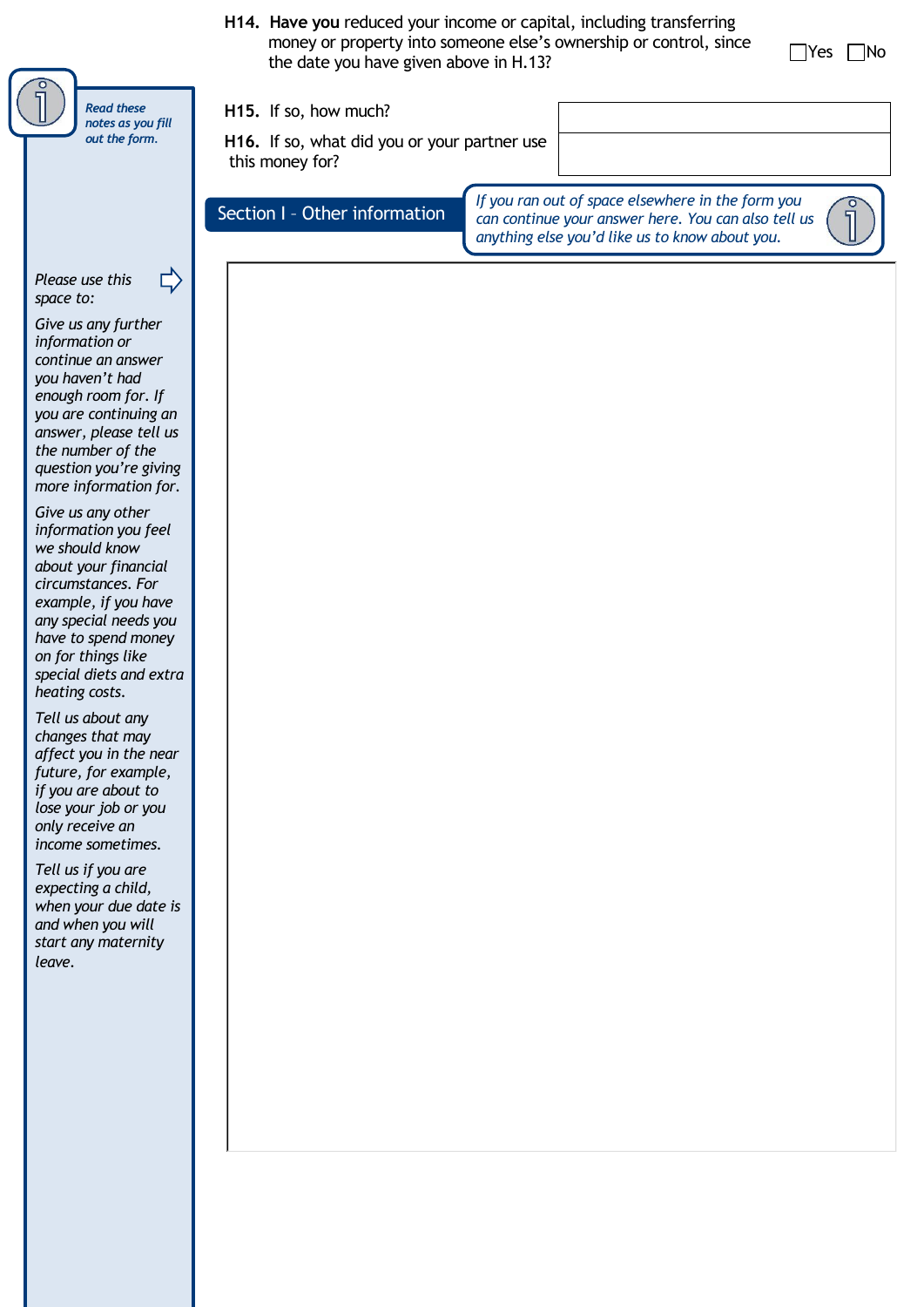*You and your spouse or partner must sign these declarations to say the information you've provided is true and correct. If you're filling out the form on a computer type your name.*



#### **J1.** Your declaration **J1.** Your declaration

#### **For applicants:**

a) I certify the information given in this application form is to the best of my belief and knowledge true and correct.

#### **For representatives:**

a) I declare that as far as I know the information I have given is true, based upon the reasonable enquiries which I have been able to make, exercising due care and diligence.

#### **For applicants and representatives:**

- b) I consent to the Scottish Legal Aid Board making enquiries of any person or bodies as it may consider necessary, including my solicitor, my employer, my bank(s), the Department for Work and Pensions or HM Revenue and Customs in relation to this application. I authorise these other persons or bodies, including my solicitor, my employer, my bank(s), the Department for Work and Pensions or HM Revenue and Customs to provide the information required by the Board.
- c) I have been given a copy of the booklet "Civil legal aid information for applicants".
- d) I understand that I must inform the Board immediately:
- if my disposable income increases by  $E$ 750 or more or decreases by  $E$ 300 or more during the period of assessment which is the twelve months following the date of application
- if my capital increases by £750 or more during the period of assessment or the lifetime of the court case whichever is the longer
- of any changes in benefit during the period of assessment. I understand that the period of assessment is the twelve month period from the date the Board receives my legal aid application.

I understand that I must also provide this information about changes in my partner's financial circumstances where his/her details have been given in this application under the "Partner" heading.

e) I consent to the disclosure of this application, associated documentation and my case file held by my solicitor for quality assurance purposes including peer review and stage reporting.

| Your signature $\Box$ | m<br>m<br>Date | $\sqrt{ }$ |
|-----------------------|----------------|------------|
| Print name            |                |            |

#### **Important information about your personal data**

The Scottish Legal Aid Board (SLAB) is a data controller. The personal information provided by you will be used in accordance with the General Data Protection Regulation 2016 and for our functions under the Legal Aid (Scotland) Act 1986.

SLAB may receive information about you from certain third parties (for example, some government departments and agencies), or give information to them. However we will not pass on information about you unless the law allows or requires us to do so. We will retain the personal information we hold about you in accordance with the requirements of our retention schedule then destroy or delete it in a secure manner.

Under the General Data Protection Regulation 2016 you have the right to make a formal request in writing to see the personal information we hold about you, to inspect it and to have it corrected if it is wrong. In addition you may also have rights to have your data erased or have your data moved. You may be able to object to processing if you believe it to be unlawful and subject to lawful restrictions. Where SLAB are responsible for unlawfully processing or disclosing your personal data and it is likely to cause a high risk to your rights and freedoms we will make you aware of this. To request your personal data you should write to SLAB's Data Protection Officer. If you are unhappy with the response you get from the Data Protection Officer and wish to complain you should write to the Director of Corporate Services and Accounts.

#### **J2.** Your partner's declaration

a) I certify the information given in this application form is to the best of my belief and knowledge true and correct. b) I consent to the Scottish Legal Aid Board making enquiries of any person or bodies as it may consider necessary, including my employer, my bank, the Department for Work and Pensions or HM Revenue and Customs in relation to this application. I authorise these other persons or bodies, including my employer, my bank(s), the Department for Work and Pensions or HM Revenue and Customs to provide the information required by the Board. d d m m y y y y Date *Your partner's signature If you said you had a spouse or partner in Section B, and gave information about them throughout this application, they need to sign this declaration. Print name* Please refer to the information box above about your personal data and rights before signing this declaration.